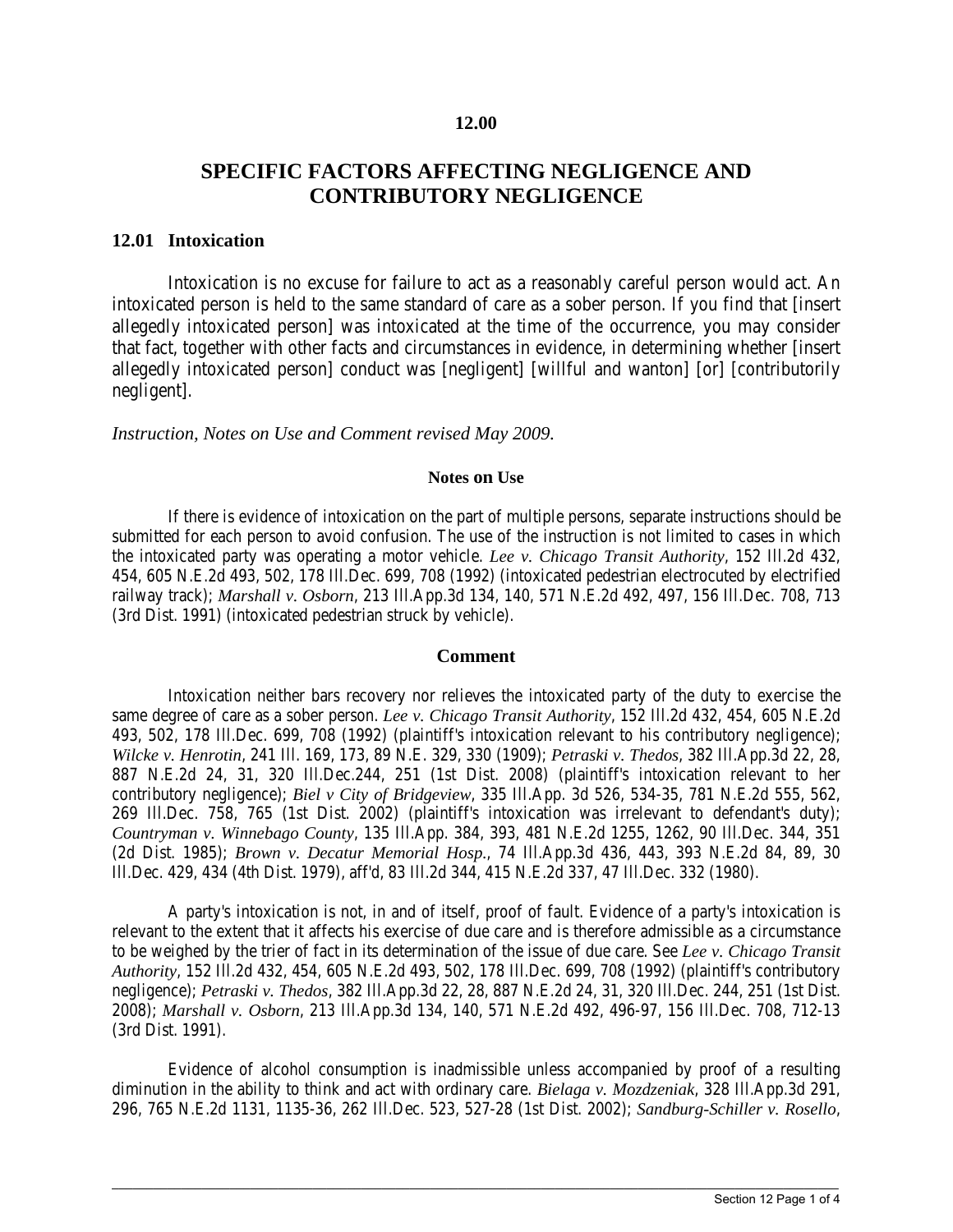119 Ill.App.3d 318, 331, 456 N.E.2d 192, 202, 74 Ill.Dec. 690, 700 (1st Dist. 1983); *Clay v. McCarthy*, 73 Ill.App.3d 462, 466, 392 N.E.2d 693, 696, 30 Ill.Dec. 38, 41 (3rd Dist. 1979). The degree of impairment required to be deemed intoxicated is that which affects intellect and self-control. *See Osborn v. Leuffgen* 381 Ill. 295, 298-99, 45 N.E.2d 622, 624 (1942); *People v. Schneider*, 362 Ill. 478, 484-85, 200 N.E. 321, 323-24 (1936); *Wade v. City of Chicago Heights*, 295 Ill.App.3d 873, 885-86, 693 N.E.2d 426, 434, 230 Ill.Dec. 297, 305 (1st Dist. 1998).

 $\_$  ,  $\_$  ,  $\_$  ,  $\_$  ,  $\_$  ,  $\_$  ,  $\_$  ,  $\_$  ,  $\_$  ,  $\_$  ,  $\_$  ,  $\_$  ,  $\_$  ,  $\_$  ,  $\_$  ,  $\_$  ,  $\_$  ,  $\_$  ,  $\_$  ,  $\_$  ,  $\_$  ,  $\_$  ,  $\_$  ,  $\_$  ,  $\_$  ,  $\_$  ,  $\_$  ,  $\_$  ,  $\_$  ,  $\_$  ,  $\_$  ,  $\_$  ,  $\_$  ,  $\_$  ,  $\_$  ,  $\_$  ,  $\_$  ,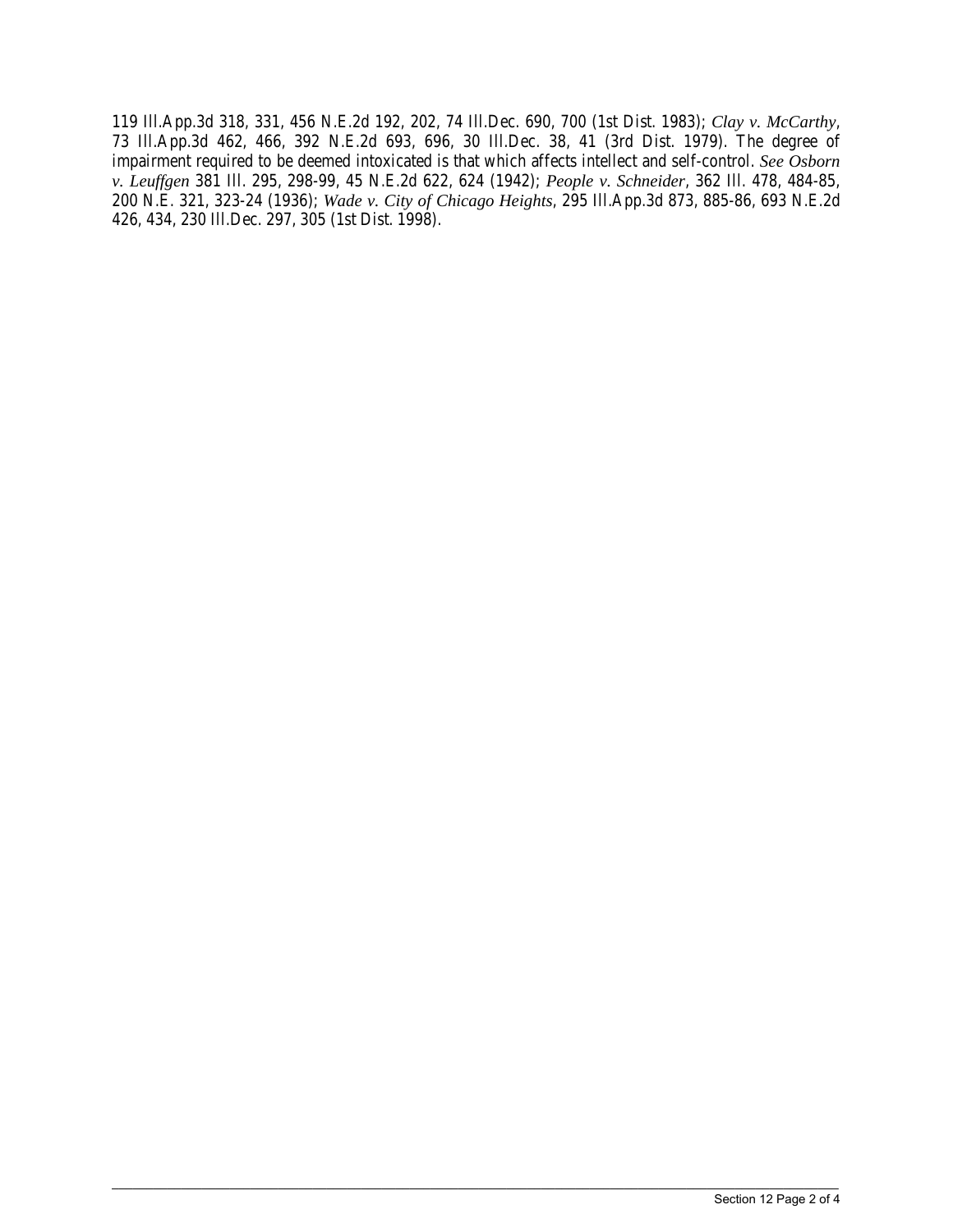# **12.04 Concurrent Negligence Other Than Defendant's**

### [WITHDRAWN]

 IPI 12.04 is withdrawn. Use the current version of IPI 15.01 for proximate cause definition and use.

*Instruction withdrawn August 2021.*